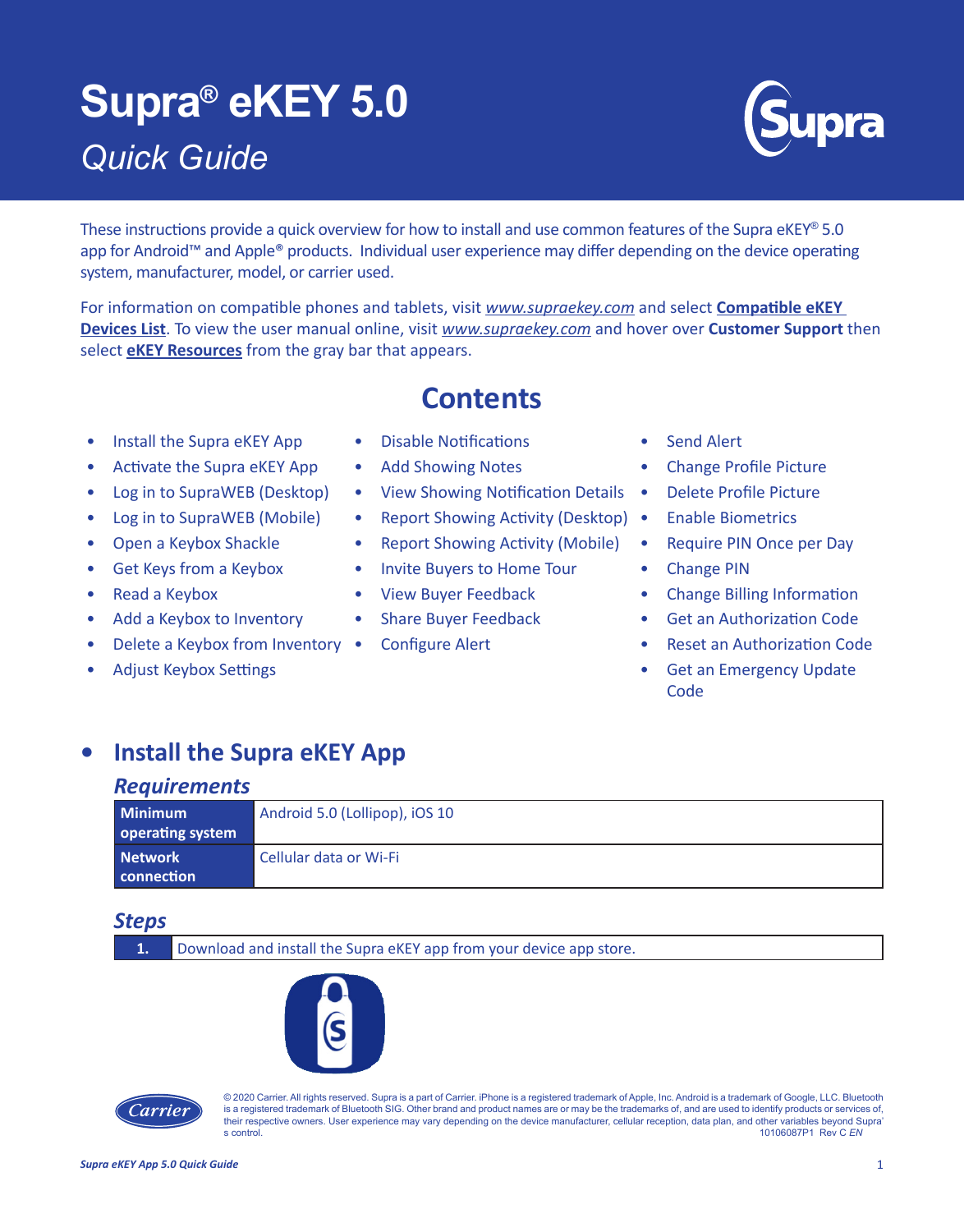# <span id="page-1-0"></span>**• Activate the Supra eKEY App**

### *Requirements*

| <b>Authorization</b> | Either a 30-digit or a 10-digit alphanumeric code provided by your organization (see "Get an |
|----------------------|----------------------------------------------------------------------------------------------|
| code                 | Authorization Code" for details)                                                             |
|                      | <b>eKEY system email</b> Current email address is on file with the Supra eKEY system         |
| <b>Network</b>       | Cellular data or Wi-Fi                                                                       |
| connection           |                                                                                              |

### *Steps*

| 1. | Log in to SupraWEB (see "Log in to SupraWEB from a Desktop Device" for details). |
|----|----------------------------------------------------------------------------------|
| 2. | Get the authorization code (see "Get an Authorization Code" for details).        |
| 3. | Open the Supra eKEY app and select <b>Activate eKEY</b> .                        |
| 4. | Enter the authorization code.                                                    |
| 5. | Accept the end user license agreement (EULA) and privacy policy.                 |
| 6. | Select Authorize.                                                                |

# **• Log in to SupraWEB from a Desktop Device**

### *Steps*

- **1.** Navigate to *<http://supraweb.suprakim.com>* using a desktop browser.
- **2.** Enter login credentials.

# **• Log in to SupraWEB from a Mobile Device**

### *Steps*

**1.** Open the Supra eKEY app and select **SupraWEB** or navigate to *<http://supraweb.suprakim.com>* using a mobile browser. **2.** Enter login credentials.

# **• Open a Keybox Shackle**

| 1. | Turn on the keybox.<br>For Bluetooth keyboxes, press up and then release the bottom of the keybox (a light located in the<br>$\bullet$<br>front window of the keybox will continue to flash while the Bluetooth is on).<br>For infrared keyboxes, press the Supra eKEY fob button and point the front of the fob toward the<br>۰<br>front window of the keybox (a light located on the top of the fob will continue to flash while the fob<br>is actively sending commands to the keybox). |
|----|--------------------------------------------------------------------------------------------------------------------------------------------------------------------------------------------------------------------------------------------------------------------------------------------------------------------------------------------------------------------------------------------------------------------------------------------------------------------------------------------|
| 2. | Open the Supra eKEY app and select Open Shackle.                                                                                                                                                                                                                                                                                                                                                                                                                                           |
| 3. | Enter the shackle code.                                                                                                                                                                                                                                                                                                                                                                                                                                                                    |
| 4. | Select a reason why the keybox shackle is being opened and then select Done.                                                                                                                                                                                                                                                                                                                                                                                                               |
| 5. | Select Add to My Keybox Inventory to add the keybox to your inventory (optional).                                                                                                                                                                                                                                                                                                                                                                                                          |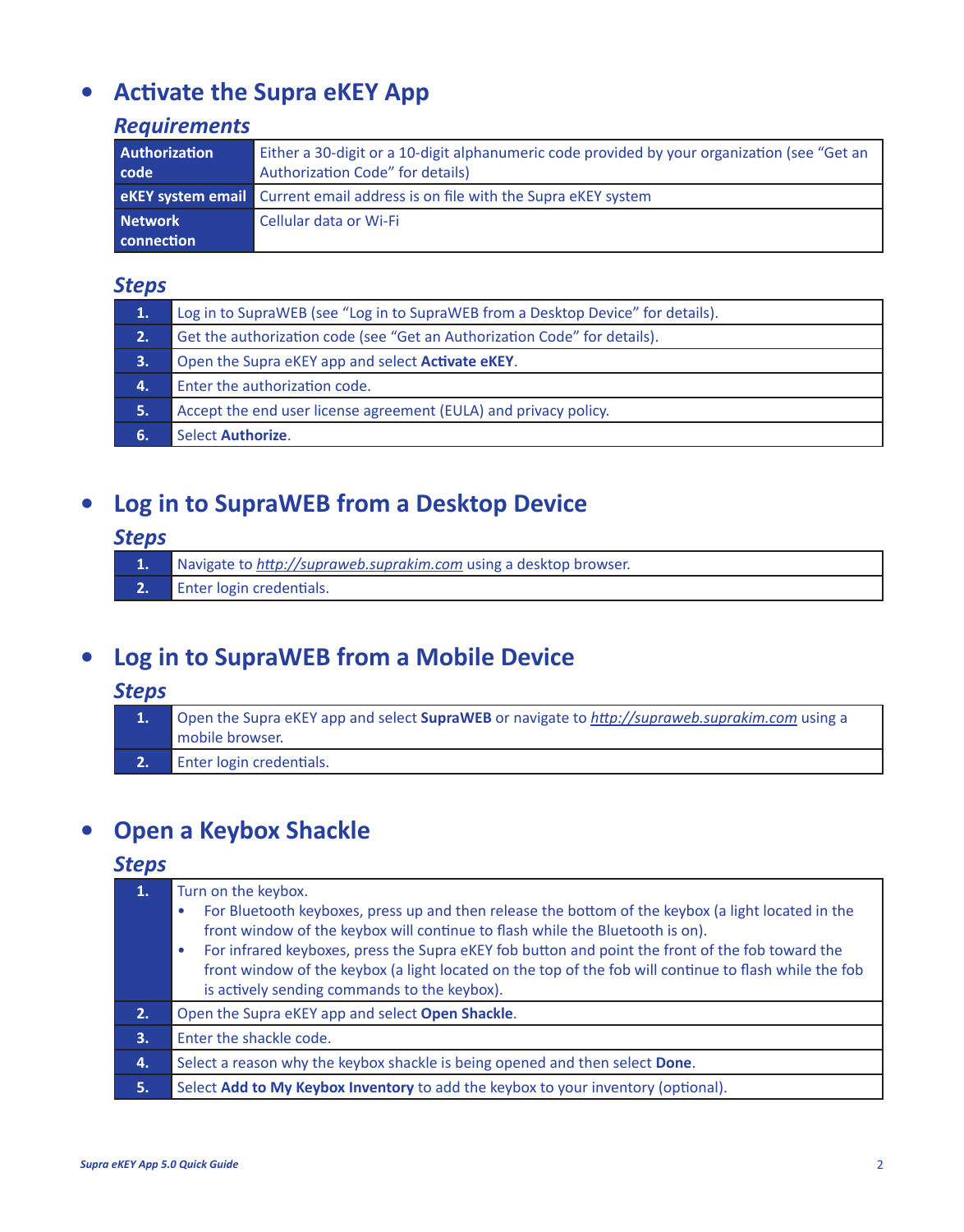- **6.** Select **Begin**.
- **7.** Wait for a success message to display then push the shackle all the way down and then pull up to remove (the shackle will completely separate from the keybox body).

# **• Get Keys from a Keybox**

*Note: To open a key container that requires a call before showing (CBS) code, first obtain the CBS code from the listing agent.* 

### *Steps*

|    | Turn on the keybox.<br>For Bluetooth keyboxes, press up and then release the bottom of the keybox (a light located in the<br>$\bullet$<br>front window of the keybox will continue to flash while the Bluetooth is on).<br>For infrared keyboxes, press the Supra eKEY fob button and point the front of the fob toward the<br>$\bullet$<br>front window of the keybox (a light located on the top of the fob will continue to flash while the fob |
|----|----------------------------------------------------------------------------------------------------------------------------------------------------------------------------------------------------------------------------------------------------------------------------------------------------------------------------------------------------------------------------------------------------------------------------------------------------|
|    | is actively sending commands to the keybox).                                                                                                                                                                                                                                                                                                                                                                                                       |
| 2. | Open the Supra eKEY app and select Obtain Key.                                                                                                                                                                                                                                                                                                                                                                                                     |
| 3. | Enter PIN.                                                                                                                                                                                                                                                                                                                                                                                                                                         |
| 4. | Enter CBS code if prompted.                                                                                                                                                                                                                                                                                                                                                                                                                        |
| 5. | Wait for a success message to display in the Supra eKEY app then press up and release the bottom of the<br>keybox to release the key container.                                                                                                                                                                                                                                                                                                    |

# **• Read a Keybox**

### *Steps*

| 1. | Turn on the keybox.<br>For Bluetooth keyboxes, press up and then release the bottom of the keybox (a light located in the<br>۰<br>front window of the keybox will continue to flash while the Bluetooth is on).<br>For infrared keyboxes, press the Supra eKEY fob button and point the front of the fob toward the<br>$\bullet$<br>front window of the keybox (a light located on the top of the fob will continue to flash while the fob<br>is actively sending commands to the keybox). |
|----|--------------------------------------------------------------------------------------------------------------------------------------------------------------------------------------------------------------------------------------------------------------------------------------------------------------------------------------------------------------------------------------------------------------------------------------------------------------------------------------------|
| 2. | Open the Supra eKEY app and select My Keyboxes.                                                                                                                                                                                                                                                                                                                                                                                                                                            |
| 3. | <b>Select Read Activity.</b>                                                                                                                                                                                                                                                                                                                                                                                                                                                               |
| 4. | Enter the shackle code.                                                                                                                                                                                                                                                                                                                                                                                                                                                                    |
| 5. | Select an activity to view details.                                                                                                                                                                                                                                                                                                                                                                                                                                                        |

# **• Add a Keybox to Inventory**

| 1.        | Turn on the keybox.                                                                                     |  |
|-----------|---------------------------------------------------------------------------------------------------------|--|
|           | For Bluetooth keyboxes, press up and then release the bottom of the keybox (a light located in the<br>۰ |  |
|           | front window of the keybox will continue to flash while the Bluetooth is on).                           |  |
|           | For infrared keyboxes, press the Supra eKEY fob button and point the front of the fob toward the<br>۰   |  |
|           | front window of the keybox (a light located on the top of the fob will continue to flash while the fob  |  |
|           | is actively sending commands to the keybox).                                                            |  |
| <b>2.</b> | Open the Supra eKEY app and select My Keyboxes.                                                         |  |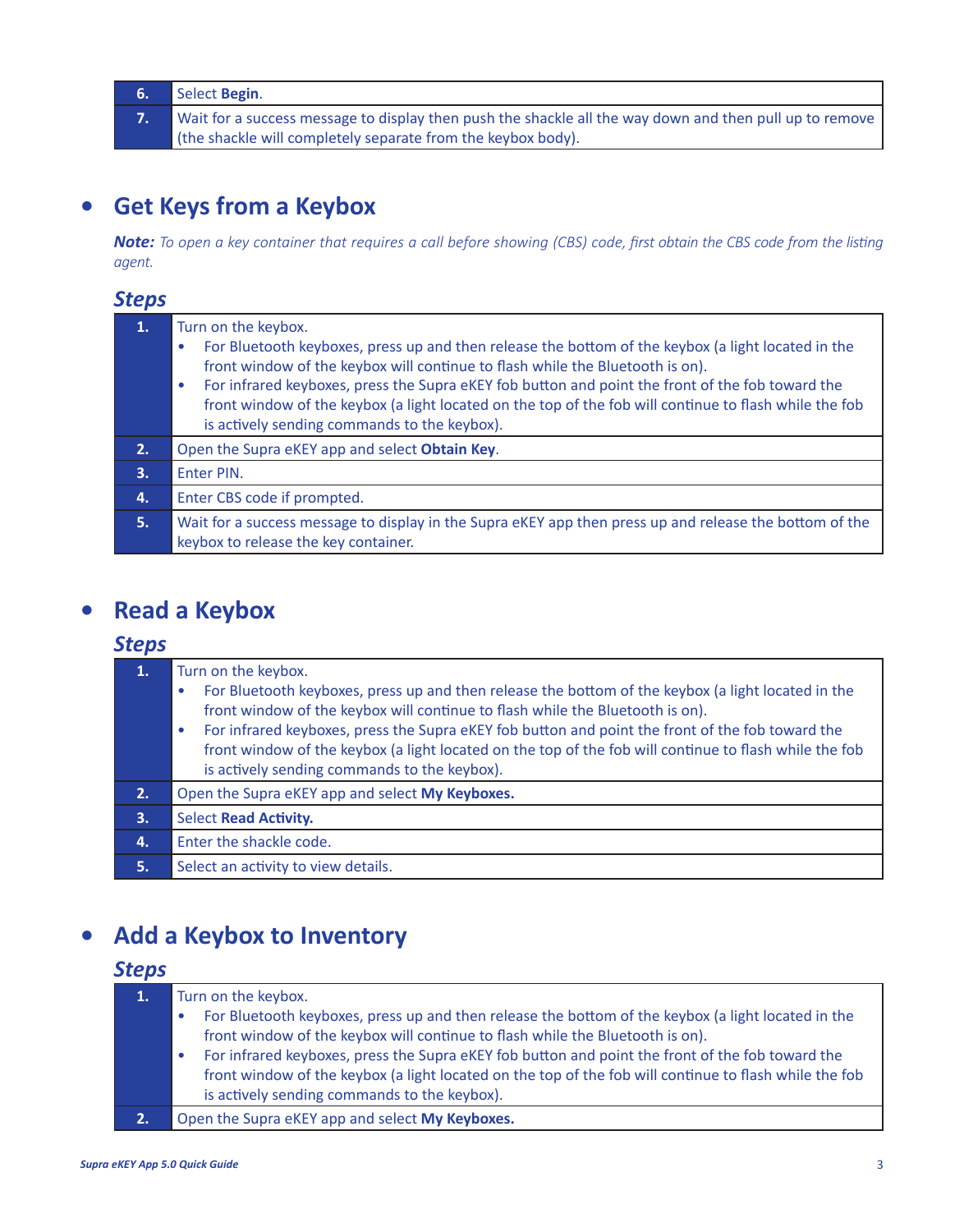- **3.** Select **Add Keybox.**
- **4.** Enter the shackle code.
- **5.** Add keybox information.
- **6.** Select Save.

# **• Delete a Keybox from Inventory**

### *Steps*

| $\mathbf{1}$ . | Open the Supra eKEY app and select My Keyboxes. |
|----------------|-------------------------------------------------|
| 2.             | Select a keybox.                                |
| 3.             | Select Edit Keybox Data.                        |
|                | Select Delete.                                  |

*Note: iOS operating system users can also swipe left to delete a keybox.*

# **• Adjust Keybox Settings**

### *Steps*

| $\mathbf{1}$ . | Turn on the keybox.<br>For Bluetooth keyboxes, press up and then release the bottom of the keybox (a light located in the<br>$\bullet$<br>front window of the keybox will continue to flash while the Bluetooth is on).<br>For infrared keyboxes, press the Supra eKEY fob button and point the front of the fob toward the<br>$\bullet$<br>front window of the keybox (a light located on the top of the fob will continue to flash while the fob<br>is actively sending commands to the keybox). |
|----------------|----------------------------------------------------------------------------------------------------------------------------------------------------------------------------------------------------------------------------------------------------------------------------------------------------------------------------------------------------------------------------------------------------------------------------------------------------------------------------------------------------|
| 2.             | Open the Supra eKEY app and select My Keyboxes.                                                                                                                                                                                                                                                                                                                                                                                                                                                    |
| 3.             | Select a keybox.                                                                                                                                                                                                                                                                                                                                                                                                                                                                                   |
| 4.             | Select Program Keybox.                                                                                                                                                                                                                                                                                                                                                                                                                                                                             |
| 5.             | Make adjustments.                                                                                                                                                                                                                                                                                                                                                                                                                                                                                  |
| 6.             | Select Program/Edit.                                                                                                                                                                                                                                                                                                                                                                                                                                                                               |
| 7.             | Enter the shackle code.                                                                                                                                                                                                                                                                                                                                                                                                                                                                            |
|                |                                                                                                                                                                                                                                                                                                                                                                                                                                                                                                    |

# **• Disable Notifications**

### *Steps*

|    | Open the Supra eKEY app and select More. |
|----|------------------------------------------|
| 2. | Select Settings.                         |
|    | Uncheck eKEY Notifications.              |

*Note: This will disable notifications for new messages, showings, and buyer feedback.*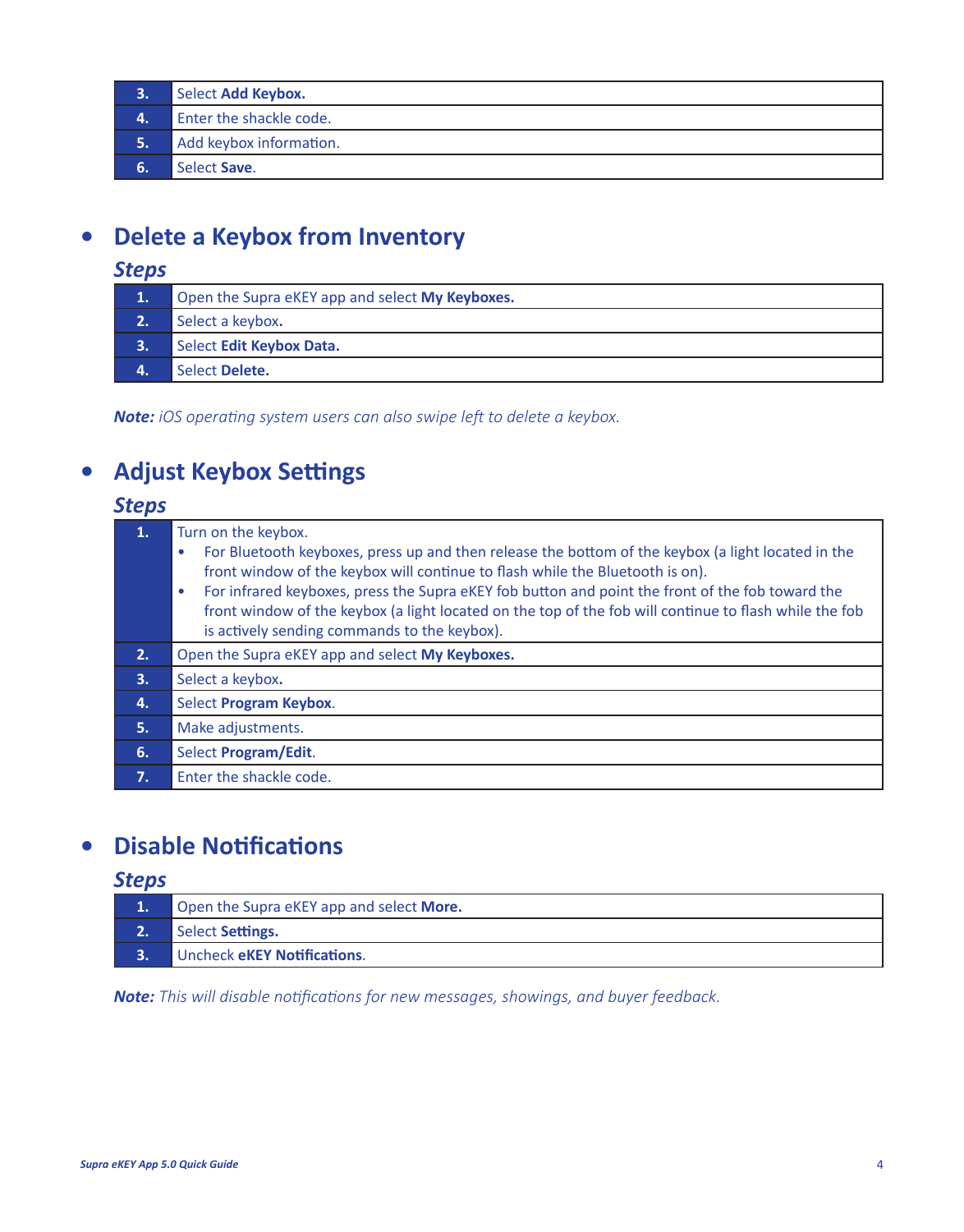# **• Add Showing Notes**

### *Steps*

| 1. | Open the Supra eKEY app and select My Keyboxes.                |
|----|----------------------------------------------------------------|
| 2. | Select a keybox.                                               |
| 3. | Select Edit Keybox Data.                                       |
| 4. | Enter showing note.                                            |
| 5. | Enter desired expiration date (default is 30 days from entry). |
| 6. | Select Save.                                                   |
|    |                                                                |

# **• View Showing Notification Details**

### *Steps*

|    | <b>1.</b> Open the Supra eKEY app and select <b>Showing Notifications</b> . |
|----|-----------------------------------------------------------------------------|
| 2. | Select notification to view details.                                        |

# **• Report Showing Activity from a Desktop Device**

### *Steps*

| Log in to SupraWEB (see "Log in to SupraWEB from a Desktop Device" for details).                                                                                         |
|--------------------------------------------------------------------------------------------------------------------------------------------------------------------------|
| Select Reports.                                                                                                                                                          |
| Choose the desired type of report.<br><b>Create Showing Report - report activity for your listings</b><br>Create Key Activity Report - report activity for your key<br>۰ |
| Choose desired settings.                                                                                                                                                 |
| Select Create Report.                                                                                                                                                    |
|                                                                                                                                                                          |

# **• Report Showing Activity from a Mobile Device**

### *Steps*

| 1. | Log in to SupraWEB (see "Log in to SupraWEB from a Mobile Device" for details).                                                                                                                                                                                                                                             |
|----|-----------------------------------------------------------------------------------------------------------------------------------------------------------------------------------------------------------------------------------------------------------------------------------------------------------------------------|
| 2. | Open the Supra eKEY app and select Email Report.                                                                                                                                                                                                                                                                            |
| 3. | Choose the desired type of report.<br>All of My Listings - report activity for your listings<br>$\bullet$<br>My Key Activity - report activity for your key<br>$\bullet$<br>Specific Keybox - report activity for a specific keybox<br>$\bullet$<br>Keybox Inventory Report - report activity for all of your keyboxes<br>۰ |
| 4. | Select Create Email.                                                                                                                                                                                                                                                                                                        |
| 5. | Enter the email address to send the report to and an optional message if desired.                                                                                                                                                                                                                                           |
| 6. | <b>Select Send Email.</b>                                                                                                                                                                                                                                                                                                   |

*Note: Additional report configuration settings, such as exporting the report to a comma separated values (CSV) file, are available when using a desktop device to report showing activity.*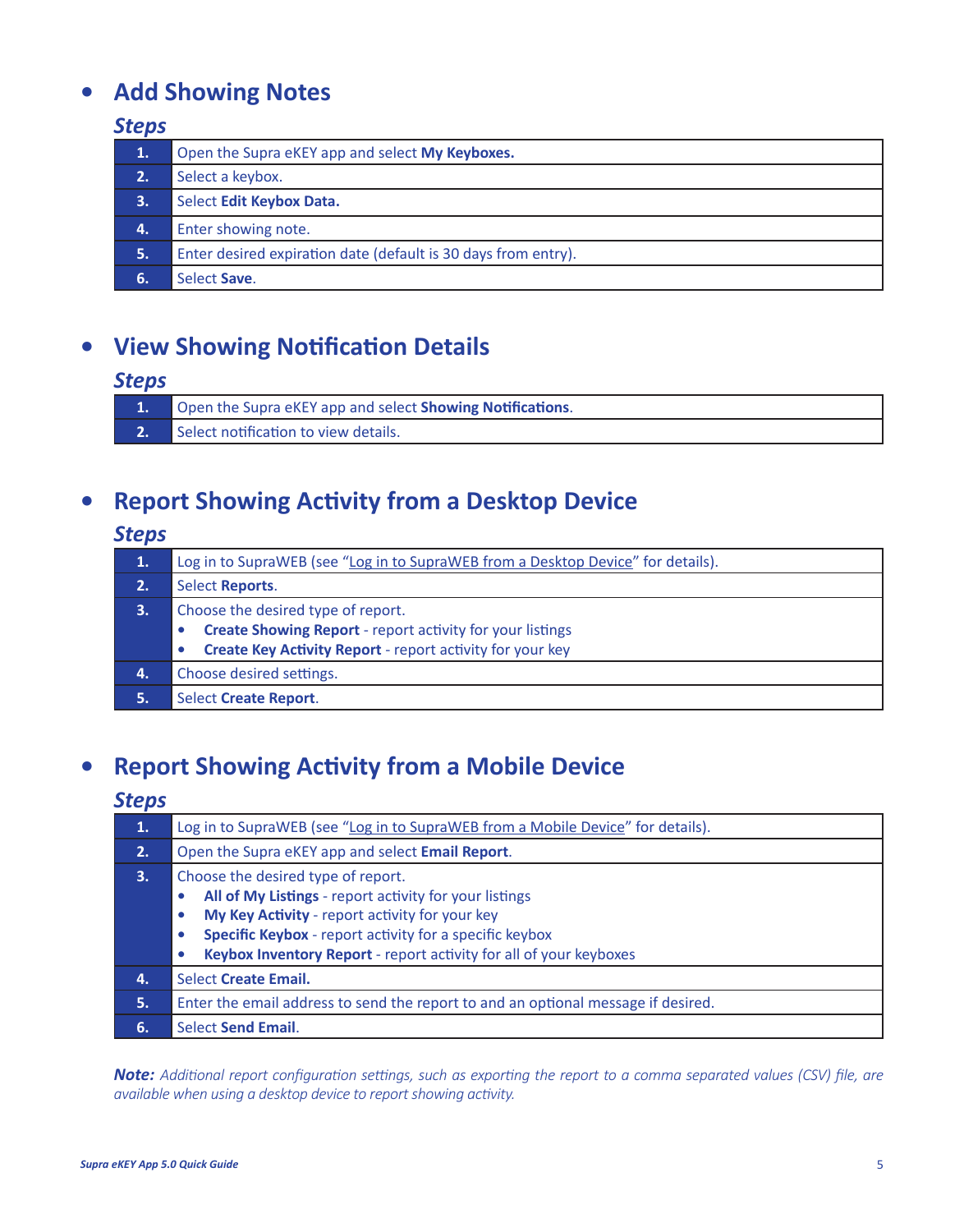# <span id="page-5-0"></span>**• Invite Buyers to Home Tour**

*Note: To invite a buyer to use the Home Tour app, the buyer's contact information, including a valid email, must first be added to your device's contact list.*

### *Steps*

| 1. | Open the Supra eKEY app and select My Buyers.                                |
|----|------------------------------------------------------------------------------|
| 2. | Select Add Buyer and grant access to your device's contact list if prompted. |
| З. | Select a buyer's name.                                                       |
|    | Select Invite.                                                               |

### **• View Buyer Feedback**

### *Steps*

|    | 1. Open the Supra eKEY app and select <b>Buyer Feedback</b> . |
|----|---------------------------------------------------------------|
| 2. | Select a listing to see feedback.                             |

# **• Share Buyer Feedback**

### *Steps*

| 1.  | Open the Supra eKEY app and select Buyer Feedback. |
|-----|----------------------------------------------------|
| 2.1 | Select a listing.                                  |
| 3.  | Select Share.                                      |
| 4.  | Enter email address.                               |
|     | Select Send.                                       |

# **• Configure Alert**

### *Steps*

| 1.    | Log in to SupraWEB (see "Log in to SupraWEB from a Desktop Device" for details).      |
|-------|---------------------------------------------------------------------------------------|
| 2.    | Select <b>eKEY Alerts</b> (found in the Quick Links menu).                            |
| З.    | Read and accept the end user license agreement (EULA) and privacy policy if prompted. |
| 4.    | Enter contact name with either an email address or SMS email address.                 |
| 15. . | Enter custom text message (optional).                                                 |
| 6.    | Select Save.                                                                          |

*Note: After configuring alerts, it is recommended you open the Supra eKEY app and select Update to manually update the app with the latest alert configuration*.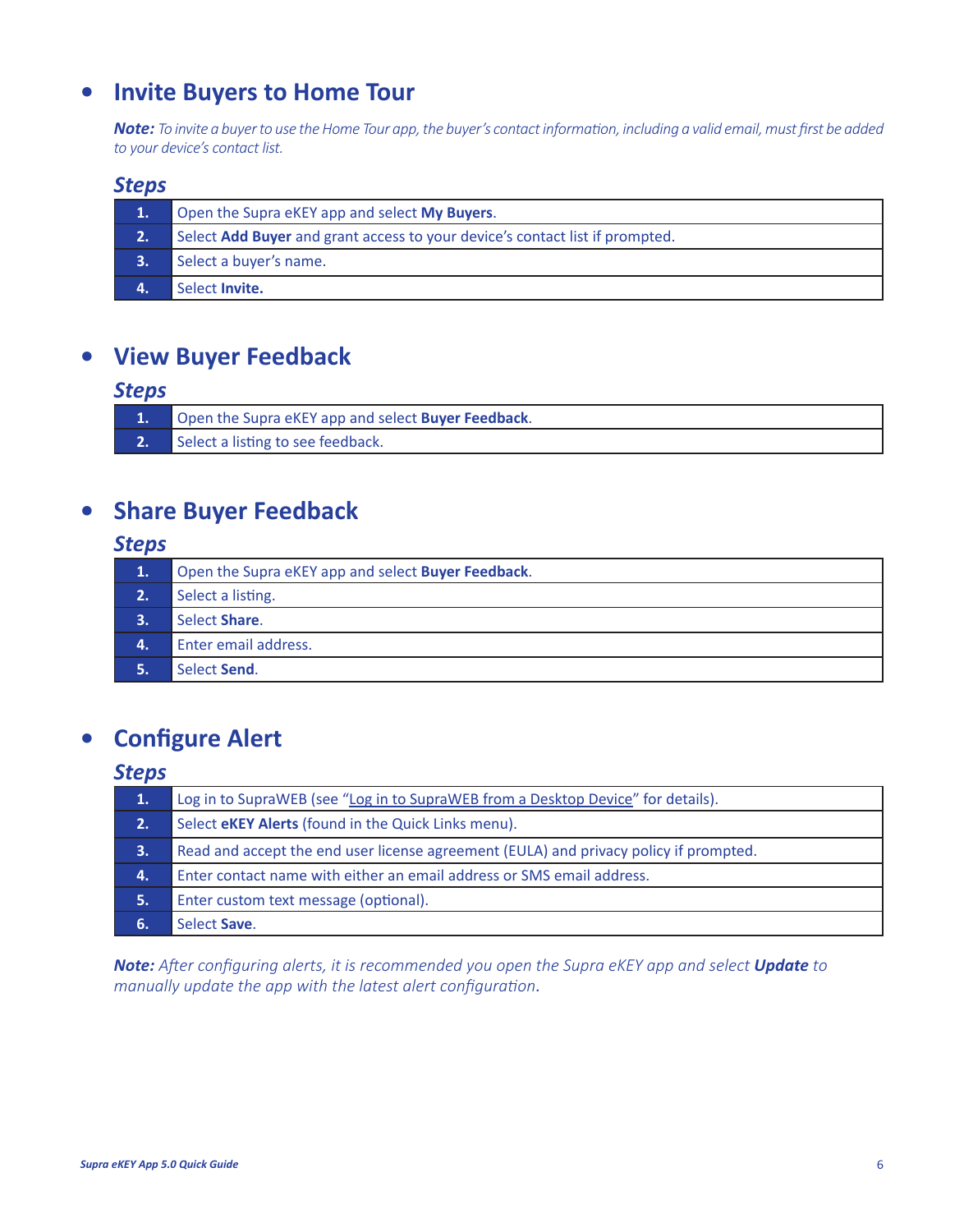# **• Send Alert**

*Note: To use the alert feature of the Supra eKEY app, alerts must first be configured (see ["Configure Alert](#page-5-0)" for details).*

#### *Steps*

**1.** Open the Supra eKEY app then select and continuously hold **Alert** for two to three seconds.

*Note: After alerts have been successfully sent, the Alert icon will temporarily say Sent and devices with haptic feedback enabled will vibrate.*

# **• Change Profile Picture**

### *Steps*

| 1.           | Open the Supra eKEY app and select More. |
|--------------|------------------------------------------|
| 2.1          | <b>Select My Profile.</b>                |
| 3.           | Select Edit.                             |
| $\mathbf{4}$ | Choose a photo.                          |
|              | Select Choose.                           |

### **• Delete Profile Picture**

#### *Steps*

| 1.1 | Log in to SupraWEB (see "Log in to SupraWEB from a Desktop Device" for details). |
|-----|----------------------------------------------------------------------------------|
| 2.  | Select Settings.                                                                 |
|     | Select General Email.                                                            |
| Δ.  | Select the checkbox for Delete This Picture.                                     |
|     | Select Save.                                                                     |

### **• Enable Biometrics**

*Note: To use the biometrics feature of the Supra eKEY app, the biometrics feature of your device must first be enabled and configured.*

| Open the Supra eKEY app and select More. |
|------------------------------------------|
| Select Settings.                         |
| Select Require Biometrics.               |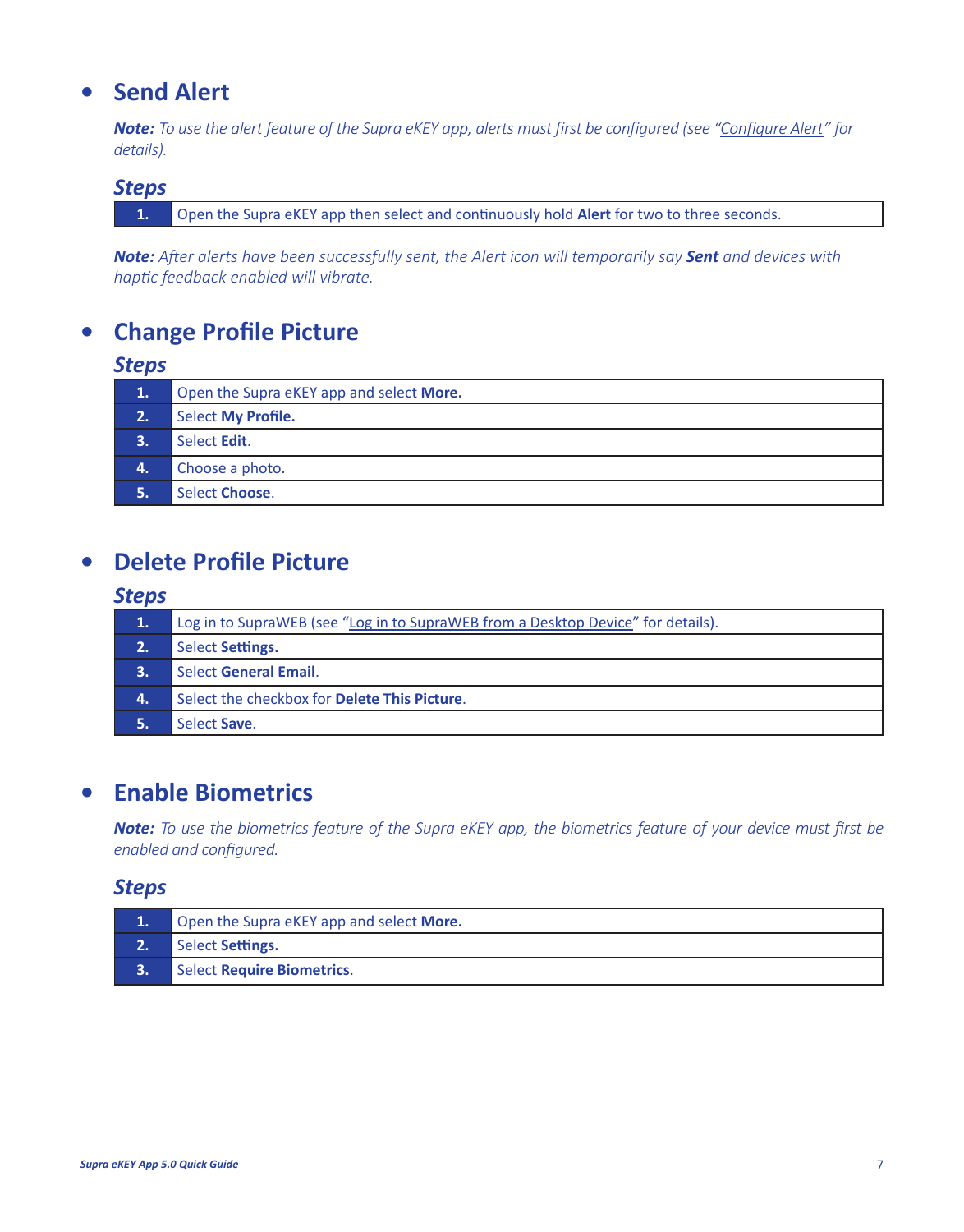# **• Require PIN Once per Day**

*Note: To use the require PIN once per day feature of the Supra eKEY app, the screen lock feature of your device must first be enabled and configured.*

#### *Steps*

|                           | Open the Supra eKEY app and select More. |
|---------------------------|------------------------------------------|
| $\overline{\mathbf{2}}$ . | Select Settings.                         |
| <b>B.</b>                 | Select Only Require PIN Once per Day.    |

# **• Change PIN**

#### *Steps*

| $\overline{1}$ . | Open the Supra eKEY app and select More. |
|------------------|------------------------------------------|
| 2.1              | Select About eKEY App.                   |
| 3.               | <b>Select Change PIN.</b>                |
| Δ.               | <b>Enter current PIN.</b>                |
| 5.               | Enter and verify new PIN.                |
| 6.               | <b>Select Change PIN.</b>                |

# **• Change Billing Information**

### *Steps*

| 1. | Log in to SupraWEB (see "Log in to SupraWEB from a Desktop Device" for details). |
|----|----------------------------------------------------------------------------------|
| 2. | Select Billing.                                                                  |
|    | Select Account Information.                                                      |
| 4. | Enter changes.                                                                   |
|    | Select Save.                                                                     |

# **• Make Credit Card Payment using Payment Management Feature**

### *Steps*

| 1.  | Open eKEY app.                                                                                |
|-----|-----------------------------------------------------------------------------------------------|
| 2.1 | Tap the More icon on lower right side of screen.                                              |
| 3.  | Select Payment Management.                                                                    |
| 4.  | Tap Pay using Card on File or, to enter different card information, tap Pay using a New Card. |
|     | Select Yes to confirm payment.                                                                |

# **• Make one-time ACH Payment using Payment Management Feature**

| Open eKEY app.                                   |
|--------------------------------------------------|
| Tap the More icon on lower right side of screen. |